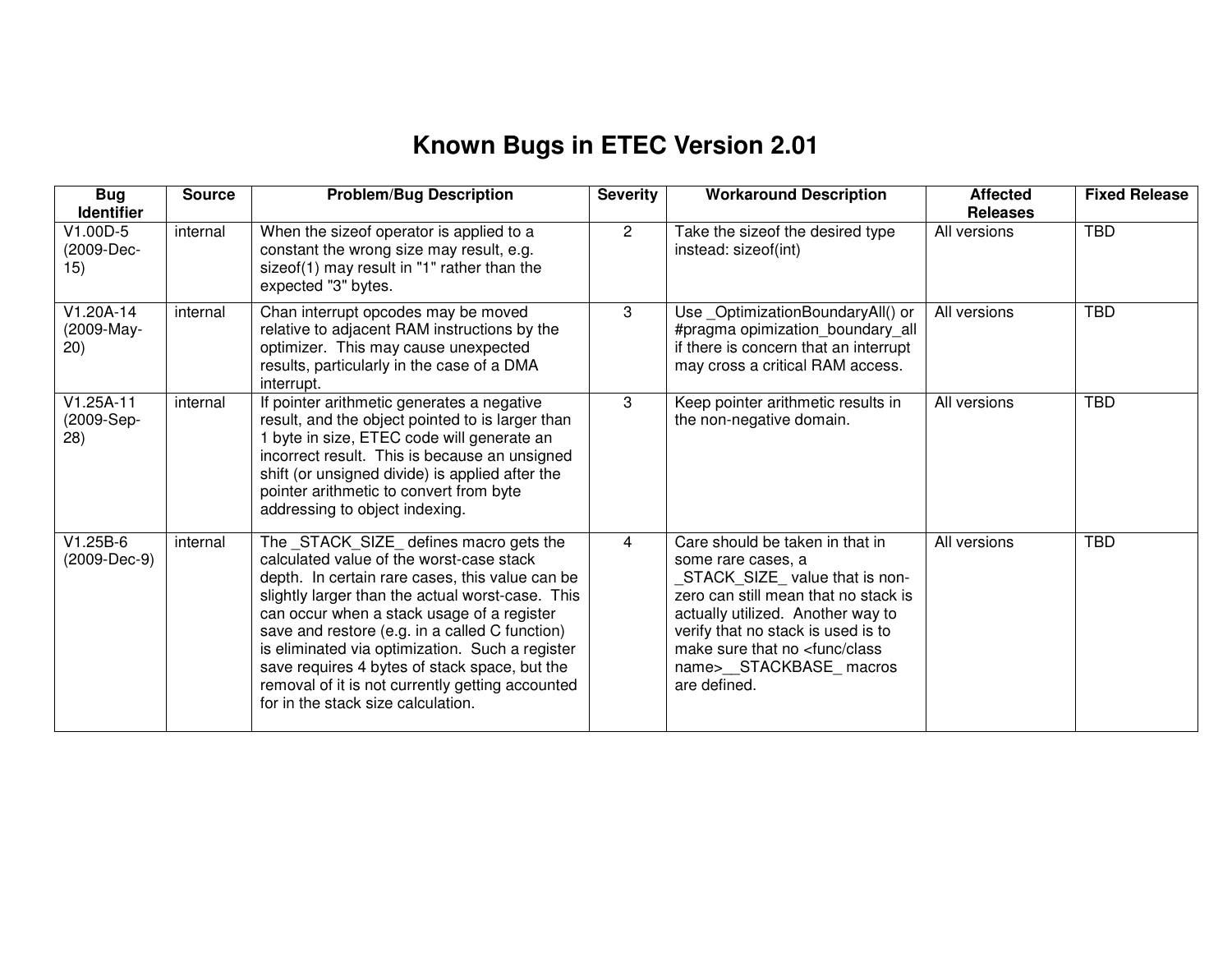| V1.25B-7<br>(2009-Dec-<br>11)   | internal &<br>customer | The optimizer/analyzer does not yet support<br>reentrant functions, whether they be callable<br>C functions or ETEC code fragments.<br>Reentrance is supposed to be detected and<br>cause an error, but in some cases this<br>detection failed, allowing for optimization to<br>continue. Sometimes the result could be a<br>linker crash, or sometimes invalid code<br>generation, or in some cases working code<br>resulted.                                                                                                   | 3 | Avoid writing reentrant functions<br>until the ETEC optimizer/analyzer<br>fully supports them.                                                                                                                                                                                                                                                                                            | All versions | V1.25C<br>(reentrance<br>detection),<br>TBD (support<br>reentrance) |
|---------------------------------|------------------------|----------------------------------------------------------------------------------------------------------------------------------------------------------------------------------------------------------------------------------------------------------------------------------------------------------------------------------------------------------------------------------------------------------------------------------------------------------------------------------------------------------------------------------|---|-------------------------------------------------------------------------------------------------------------------------------------------------------------------------------------------------------------------------------------------------------------------------------------------------------------------------------------------------------------------------------------------|--------------|---------------------------------------------------------------------|
| $V2.01A-1$<br>(2011-Dec-<br>19) | customer               | There is a bug when named register variables<br>for p31_0 or p31_24 are used for memory<br>store operations (load is ok). The compiler is<br>incorrectly throwing an error that an invalid<br>register is being used for a load/store<br>operation. The 24-bit p register store (and<br>load) operation works fine via named register<br>variable. The code below results in a compile<br>error due to this bug:<br>register_p31_0 p31_0;<br>$\mathcal{U}$<br>some32BitChannelFrameVariable = p31 0;<br>// causes compiler error | 3 | Using named register variables is<br>almost like mixing C and assembly.<br>The workaround is to in fact use<br>some inline assembly. Replace<br>the failing code below:<br>some32BitChannelFrameVariable<br>$=$ p31 0;<br>*some32BitPtr = $p31$ 0;<br>With:<br>#asm(ram $p31$ 0 -><br>some32BitChannelFrameVariable.)<br>#asm(ram diob <- some32BitPtr.)<br>#asm(ram $p31$ 0 -> by diob.) | All versions | V2.10A                                                              |
| $V2.01A-2$<br>$(2012-Jan-5)$    | internal               | Signed fract operands are being treated as<br>unsigned when doing compares $(>, \, > =, \, <, \, =),$<br>for 8, 16 and 24-bit types. This will result in<br>an incorrect result when negative fract values<br>are involved in the operation.                                                                                                                                                                                                                                                                                     | 3 | The workaround is when<br>comparing signed fract operands,<br>cast them to the signed integer of<br>the appropriate size first. This cast<br>does not generate any code or<br>change the values, but will allow<br>the compare to be generated<br>correctly as a signed compare.                                                                                                          | All versions | V2.10A                                                              |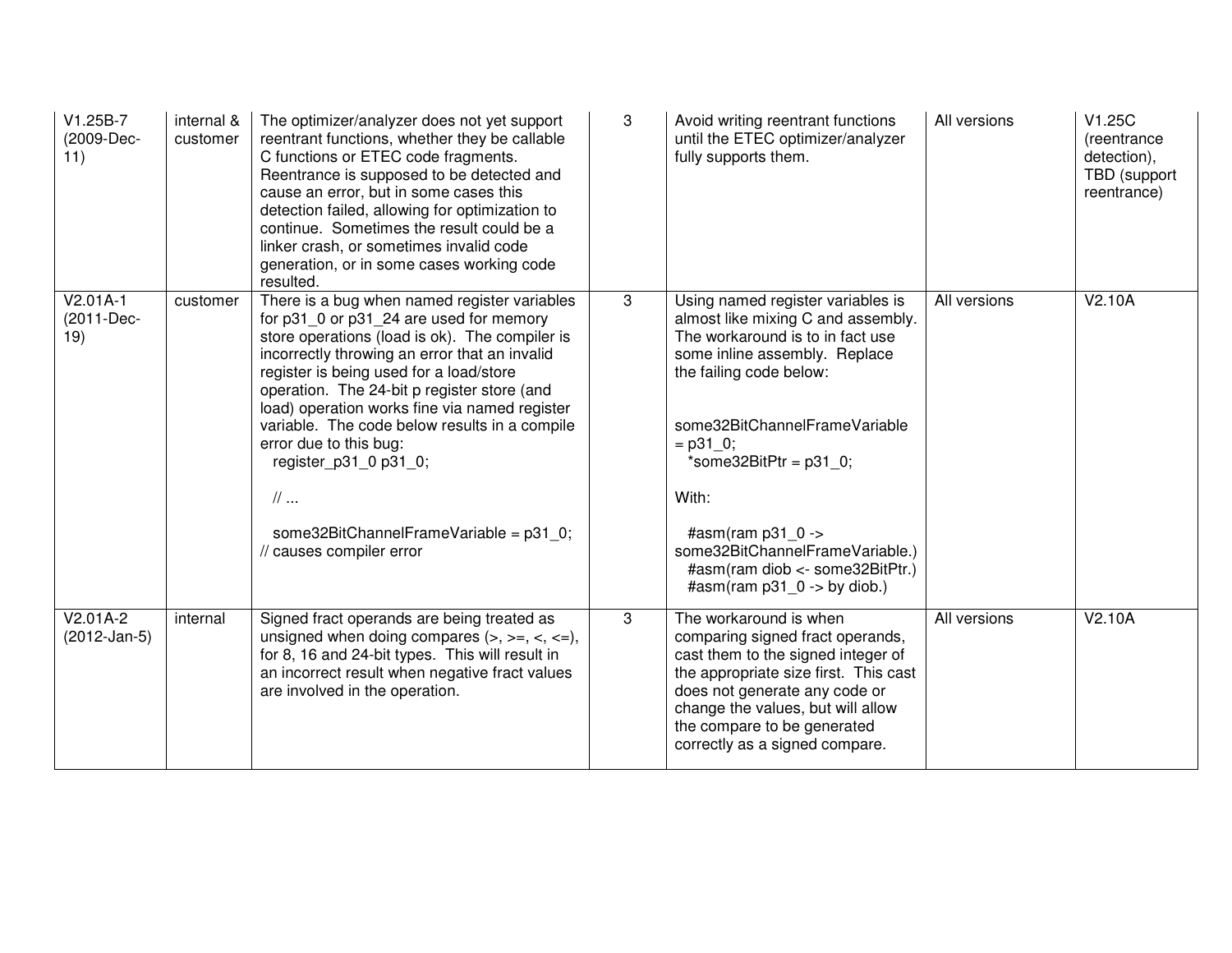| $V2.01A-3$<br>(2012-Jan-<br>17) | customer | When 8-bit data is being written to memory via<br>an array or pointer, it can end up getting<br>written in the first 4 bytes of eTPU memory<br>rather than the intended destination. It is most<br>likely for this to occur when the 8-bit data is<br>being written as the result of a post increment<br>$(++)$ or post-decrement $(-)$ operation. The<br>optimizations of V2.00A made this bug more<br>likely to show, although it has existed all<br>along. | $\mathbf{2}$ | The recommended work-around, if<br>it is occuring in conjunction with a<br>post-increment or post-decrement<br>operation, is to change from using<br>that operation. Also, use of<br>temporary variables will likely work<br>around the problem. | All versions (but<br>more likely to<br>occur in V2.00A<br>and newer) | V2.10A |
|---------------------------------|----------|---------------------------------------------------------------------------------------------------------------------------------------------------------------------------------------------------------------------------------------------------------------------------------------------------------------------------------------------------------------------------------------------------------------------------------------------------------------|--------------|--------------------------------------------------------------------------------------------------------------------------------------------------------------------------------------------------------------------------------------------------|----------------------------------------------------------------------|--------|
| $V2.01A-4$<br>(2012-Feb-<br>21) | customer | If the last program flow (jump) in a called<br>function is caused by a 'MAC Spin Loop,' and<br>the function is called multiple times, and every<br>call (seq call instruction) is followed<br>immediately by a thread end (seq end<br>instruction) then the thread can be early-<br>terminated at the 'MAC Spin Loop' such that<br>code after and including the 'MAC Spin Loop'<br>is improperly eliminated.                                                  | 3            | Placing a "#pragma<br>optimization_boundary_all" after<br>the MAC instruction (multiply or<br>divide expression) that triggers the<br>problem provides a low-impact<br>work-around.                                                              | All versions                                                         | V2.10A |
| $V2.01A-5$<br>(2012-Mar-9)      | internal | Found a bug in which an errant error is being<br>falsely detected RAR-Writes are only allowed<br>within an 'RAR Restore Region. The error<br>occurs when the RAR write moves from inside<br>to outside the region, for instance due to a<br>neighbor joins. Likely only occurs in small<br>two-deep functions.                                                                                                                                                | 3            | Placing a "#pragma<br>optimization boundary all" at the<br>end of the function works around<br>the optimization issue.                                                                                                                           | All versions                                                         | V2.10A |
| V2.01A-6<br>(2012-May-<br>21)   | customer | There are cases where a 32-bit data variable<br>in the p register can get moved to a 24-bit<br>register, thereby getting corrupted or<br>triggering compilation errors. Given the<br>nature of the bug, it is most likely to trigger a<br>compilation error in the<br>CoherentWrite24 32() API.                                                                                                                                                               | 3            | Coherent read/writes of a 24-bit<br>and 32-bit combination must be<br>done with user-crafted code rather<br>than the<br>CoherentRead/Write24 32()<br>interfaces. It may have to be done<br>using inline assembly.                                | All versions                                                         | V2.10B |

Bug Severity Level Descriptions: